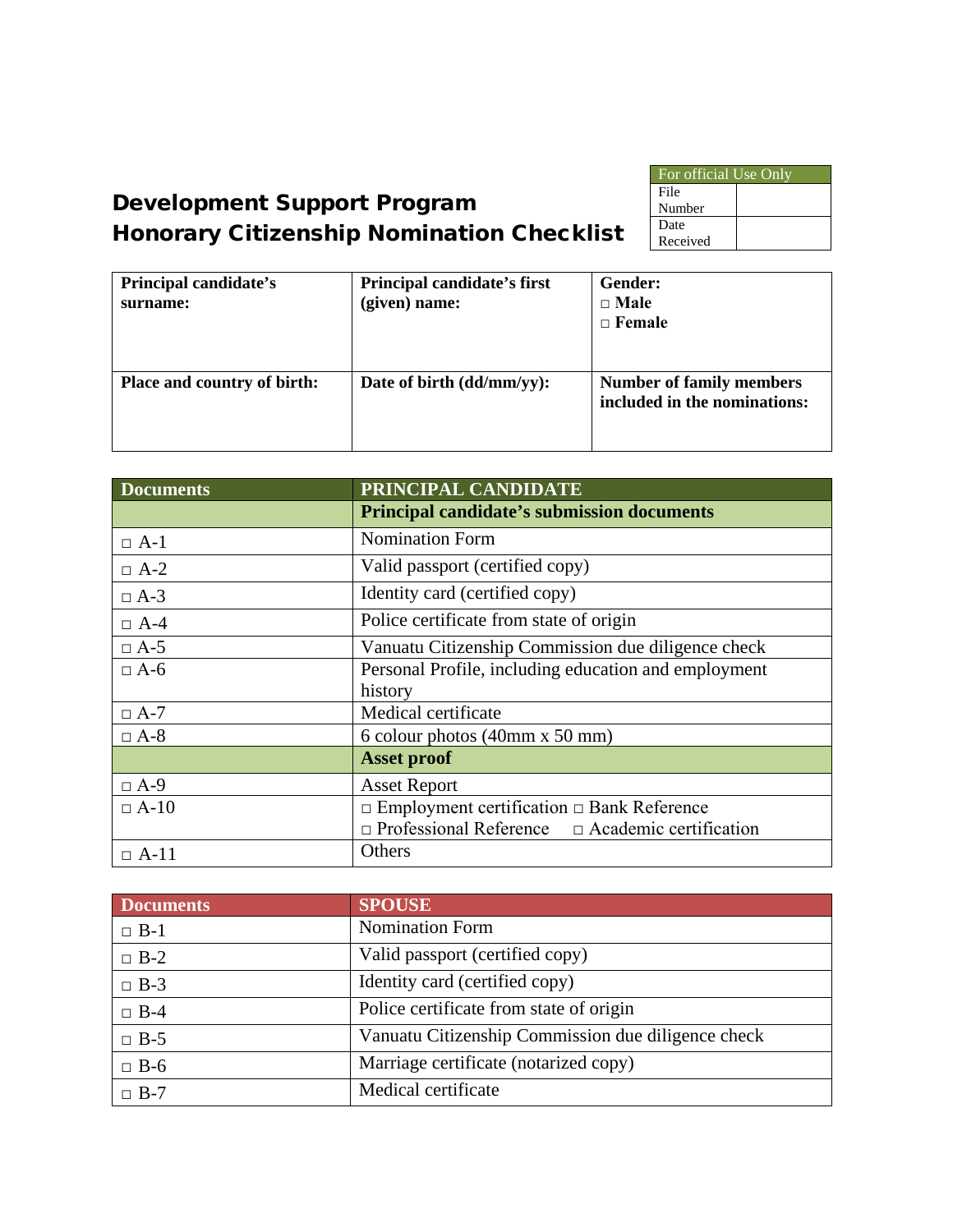| $\Box$ B-8 | 6 colour photos $(40 \text{mm} \times 50 \text{mm})$ |
|------------|------------------------------------------------------|
| $\Box$ B-9 | <b>Others</b>                                        |

| $C-1$       | $C-2$                    | $C-3$       | $C-4$       | <b>DEPENDENT CHILD UNDER 18</b>                        |
|-------------|--------------------------|-------------|-------------|--------------------------------------------------------|
| $\Box$ C1-1 | $\Box$ C2-1              | $\Box$ C3-1 | $\Box$ C4-1 | <b>Nomination Form</b>                                 |
| $\Box$ C1-2 | $\Box$ C2-2              | $\Box$ C3-2 | $\Box$ C4-2 | Certification of birth (notarized copy)                |
| $\Box$ C1-3 | $\Box$ C2-3              | $\Box$ C3-3 | $\Box$ C4-3 | Valid passport (certified copy)                        |
| $\Box$ C1-4 | $\Box$ C2-4              | $\Box$ C3-4 | $\Box$ C4-4 | Identity card (certified copy)                         |
| $\Box$ C1-5 | $\Box$ C2-5              | $\Box$ C3-5 | $\Box$ C4-5 | 6 colour photos (40mm x 50mm)                          |
| $\Box$ C1-6 | $\Box$ C <sub>2</sub> -6 | $\Box$ C3-6 | $\Box$ C4-6 | Medical certificate                                    |
| $\Box$ C1-7 | $\Box$ C2-7              | $\Box$ C3-7 | $\Box$ C4-7 | Police certificate from state of origin (for 12 to 18) |
|             |                          |             |             | years)                                                 |
| $\Box$ C1-8 | $\Box$ C2-8              | $\Box$ C3-8 | $\Box$ C4-8 | Vanuatu Citizenship Commission due diligence           |
|             |                          |             |             | check (for 12 to 18 years)                             |
| $\Box$ C1-9 | $\Box$ C <sub>2</sub> -9 | $\Box$ C4-9 | $\Box$ C4-9 | Others                                                 |

| $D-1$                   | $D-2$                    | $D-3$       | $D-4$       | <b>DEPENDENT 18 TO 54 YRS AND 55 YRS</b><br>PLUS.      |
|-------------------------|--------------------------|-------------|-------------|--------------------------------------------------------|
| $\Box$ D <sub>1-1</sub> | $\Box$ D <sub>2</sub> -1 | $\Box$ D3-1 | $\Box$ D4-1 | <b>Nomination Form</b>                                 |
| $\Box$ D1-2             | $\Box$ D2-2              | $\Box$ D3-2 | $\Box$ D4-2 | Certification of birth (notarized copy)                |
| $\Box$ D1-3             | $\Box$ D2-3              | $\Box$ D3-3 | $\Box$ D4-3 | Valid passport (certified copy)                        |
| $\Box$ D1-4             | $\Box$ D2-4              | $\Box$ D3-4 | $\Box$ D4-4 | Identity card (certified copy)                         |
| $\Box$ D1-5             | $\Box$ D2-5              | $\Box$ D3-5 | $\Box$ D4-5 | 6 colour photos (40mm x 50mm)                          |
| $\Box$ D1-6             | $\Box$ D <sub>2</sub> -6 | $\Box$ D3-6 | $\Box$ D4-6 | Medical certificate                                    |
| $\Box$ D1-7             | $\Box$ D2-7              | $\Box$ D3-7 | $\Box$ D4-7 | Police certificate from state of origin (for 12 to 18) |
|                         |                          |             |             | years)                                                 |
| $\Box$ D1-8             | $\Box$ D2-8              | $\Box$ D3-8 | $\Box$ D4-8 | Vanuatu Citizenship Commission due diligence           |
|                         |                          |             |             | check                                                  |
| $\Box$ D1-9             | $\Box$ D2-9              | $\Box$ D4-9 | $\Box$ D4-9 | Others                                                 |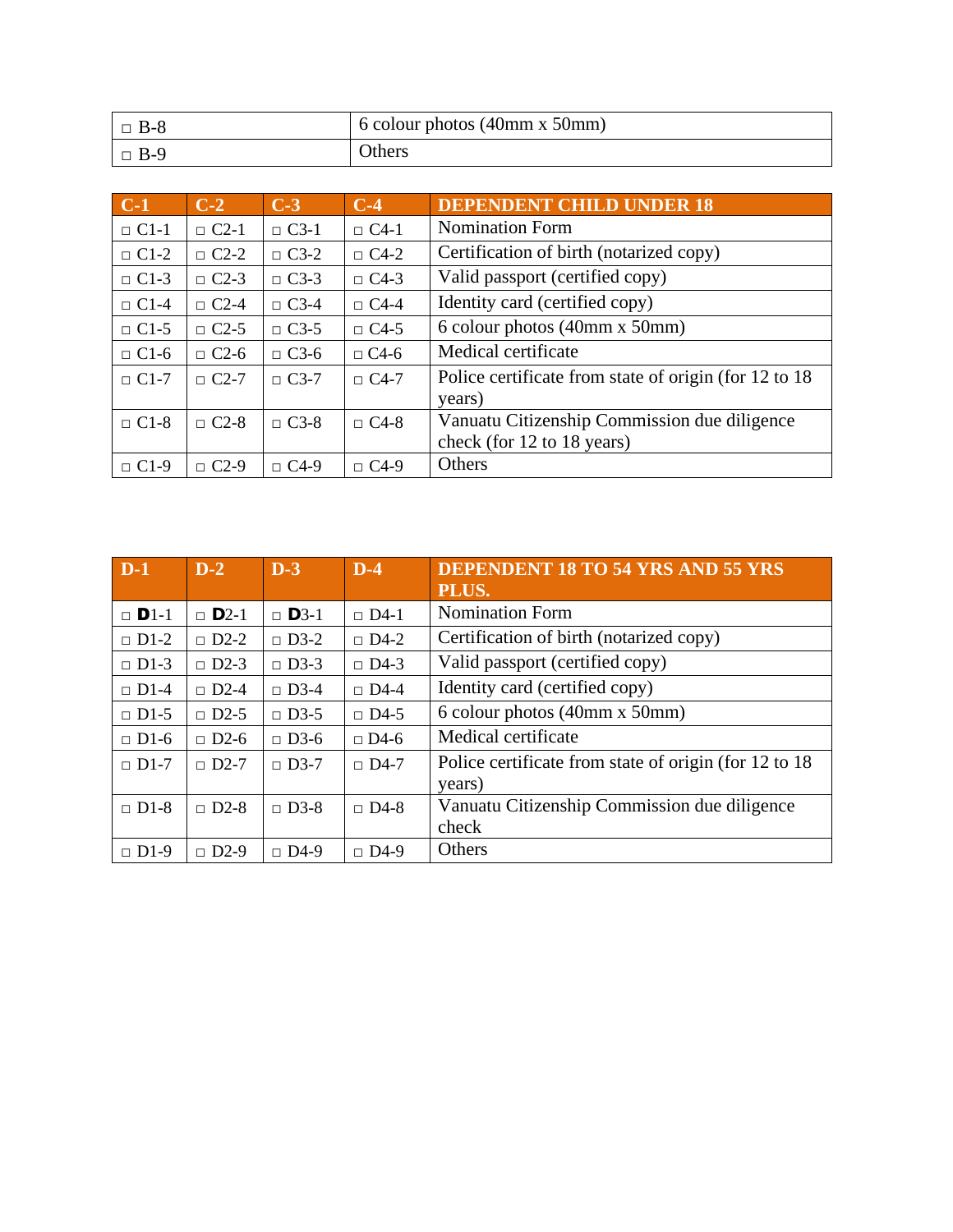# Vanuatu Honorary Citizenship Nomination Form - Principal Candidate MAIN



| PRINCIPAL CANDIDATE'S PERSONAL PARTICULARS     |                               |                                             |                                  |  |
|------------------------------------------------|-------------------------------|---------------------------------------------|----------------------------------|--|
| A1. Candidate's surname:                       | A2. Candidate's first (given) |                                             | A3. Gender:                      |  |
|                                                | name:                         |                                             | $\Box$ Male                      |  |
|                                                |                               |                                             | $\Box$ Female                    |  |
|                                                |                               |                                             |                                  |  |
| A4. Place and country of birth:                | A5. Date of birth:            |                                             | A6. Marital status:              |  |
|                                                |                               |                                             | $\Box$ Unmarried $\Box$ Married  |  |
|                                                |                               |                                             | $\Box$ Divorce $\Box$ Re-married |  |
|                                                |                               |                                             | $\Box$ Widowed                   |  |
| A7. Permanent address:                         |                               | A8. Current address (if different from A7): |                                  |  |
|                                                |                               |                                             |                                  |  |
|                                                |                               |                                             |                                  |  |
| A9. Telephone number:                          |                               | A10. E-mail address:                        |                                  |  |
|                                                |                               |                                             |                                  |  |
| A11: Existing passport number:                 |                               | A12. Passport issue date and                | A13. Passport expiration date:   |  |
|                                                | country:                      |                                             |                                  |  |
|                                                |                               |                                             |                                  |  |
| A14. Vanuatu non-citizen identity card number: |                               | A15: Occupation:                            |                                  |  |
|                                                |                               |                                             |                                  |  |
|                                                |                               |                                             |                                  |  |

| <b>ASSET PROOF</b>                                                                                                                                                                                                                                                                     |                              |  |
|----------------------------------------------------------------------------------------------------------------------------------------------------------------------------------------------------------------------------------------------------------------------------------------|------------------------------|--|
| A16. Amount (USD) of funds contributed:                                                                                                                                                                                                                                                | A17. Name of major banker:   |  |
|                                                                                                                                                                                                                                                                                        |                              |  |
| A18. Amount stated in Asset report:                                                                                                                                                                                                                                                    | A19. Asset Report issued by: |  |
|                                                                                                                                                                                                                                                                                        |                              |  |
| A20: Income and asset gained through:                                                                                                                                                                                                                                                  |                              |  |
| $\Box$ Employment                                                                                                                                                                                                                                                                      |                              |  |
| $\Box$ Business                                                                                                                                                                                                                                                                        |                              |  |
| $\Box$ Investment                                                                                                                                                                                                                                                                      |                              |  |
| $\Box$ Family                                                                                                                                                                                                                                                                          |                              |  |
| $\Box$ Others, please explain                                                                                                                                                                                                                                                          |                              |  |
|                                                                                                                                                                                                                                                                                        |                              |  |
| $A21. \Box$ I hereby declare that none of the funds specified in the Asset Report were obtained as the result of any illegal<br>activity, or any terrorist activity and that transfer of these funds under this nomination will not violate any law or<br>legal obligation in Vanuatu. |                              |  |
| $A22. \Box$ I enclose herewith my personal profile stating my family, education background and employment history in<br>supporting my submission.<br>$\Box$ I enclose herewith a recent bank reference letter or statement showing my creditability.                                   |                              |  |
| $A23. \Box$ I hereby authorise, without reservation, the Vanuatu Government and/or any agents or representatives that the                                                                                                                                                              |                              |  |

Government may appoint to:

- Verify information about me, my spouse and dependent children included in the nomination.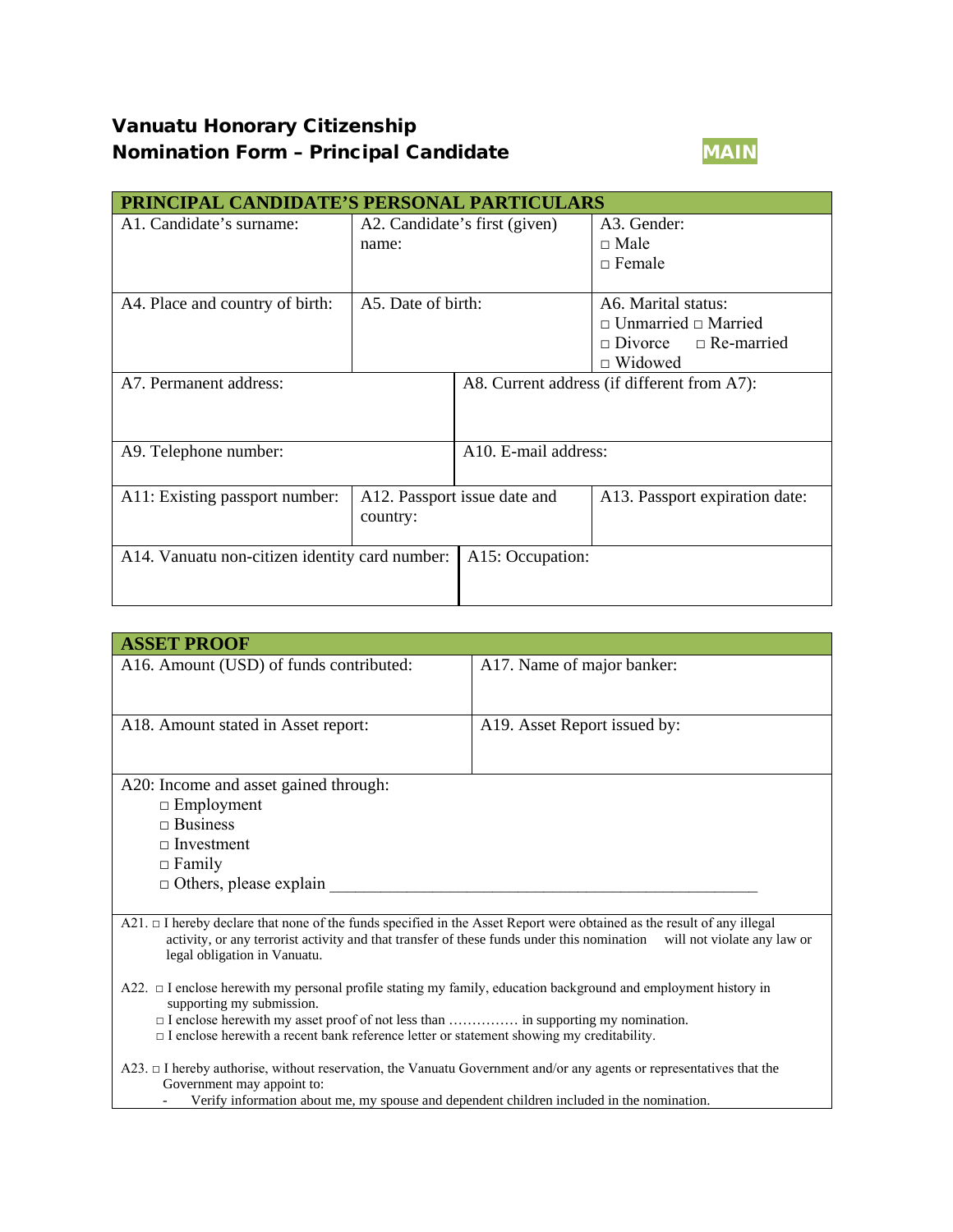- Or retain, to obtain information, including credit reports, police records, Interpol records, electronic records, and records of any kind, about me and my family members that the Vanuatu Government may determine to be relevant to this nomination. I understand that such information and records may be obtained from public information, public documents, records of any government and other agencies or bodies.
- To release any information about me contained in this nomination form and other information obtained by the Vanuatu Government of any personal information about me or any of my family members in order to verify that such information is complete, truthful and accurate and to obtain such other information as the Government may determine is useful in the deciding whether to grant my citizenship status to me or my family members included in this nomination for such other purpose as are set forth in the laws of Vanuatu.
- A24. □ I hereby authorize any agency, person, body, entity, or party, contracted by the Vanuatu Government, to furnish the requested records, information, or reports about me or my family members included in the nomination, and release all parties from any responsibility or liability from requesting or furnishing said records or information.

\_\_\_\_\_\_\_\_\_\_\_\_\_\_\_\_\_\_\_\_\_ Principal candidate's Initial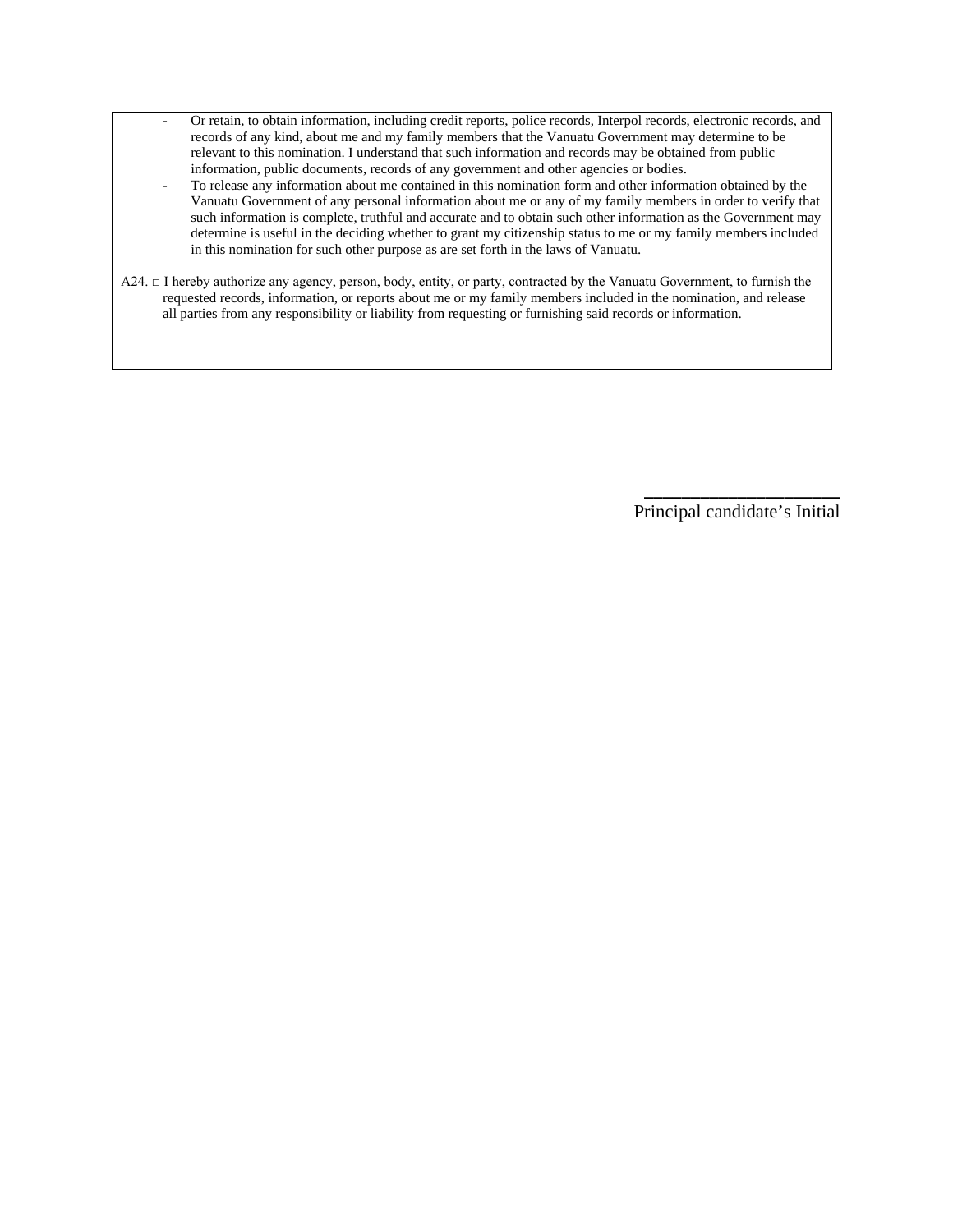# Vanuatu Honorary Citizenship Nomination Form - Principal Candidate MAIN



#### **MEDICAL CERTIFICATE**

.

A25.  $\Box$  I have attached my medical certificate

| <b>CRIMINAL RECORDS VERIFICATION</b>                                                                                                                                                                                    |                     |                           |  |  |  |
|-------------------------------------------------------------------------------------------------------------------------------------------------------------------------------------------------------------------------|---------------------|---------------------------|--|--|--|
| A <sub>26</sub> . Police Clearance from<br>from state of origin:                                                                                                                                                        | A27. Issuing party: | A28. Issue date:          |  |  |  |
|                                                                                                                                                                                                                         |                     | (must be within 6 months) |  |  |  |
| A29. FIU clearance from                                                                                                                                                                                                 | A30. Issuing party: | A31. Issue date:          |  |  |  |
| Vanuatu:                                                                                                                                                                                                                |                     |                           |  |  |  |
|                                                                                                                                                                                                                         |                     | (must be within 6 months) |  |  |  |
| A31. $\Box$ Police certificate or certificate of no criminal records must be provided                                                                                                                                   |                     |                           |  |  |  |
| attached is the original / true copy of police certificate or certificate of similar nature issued in my country of<br>citizenship and by the country of in which I lived more than one year during the past ten years. |                     |                           |  |  |  |

A32. □ I hereby declare that I have never been convicted of a crime or charged with any criminal offense other than those (if any) listed in the police certificate or certificate of similar nature attached to this form.

#### **FAMILY MEMBERS TO BE INCLUDED IN THE NOMINATION**

Please list all family members who will be included in the nomination. Please identify the category of each spouse or dependent children as follows:

| N <sub>o</sub>                                                                                                                                                                                                                                              | Surname | Given name | Relationship to<br>candidate                                                       | Category |
|-------------------------------------------------------------------------------------------------------------------------------------------------------------------------------------------------------------------------------------------------------------|---------|------------|------------------------------------------------------------------------------------|----------|
|                                                                                                                                                                                                                                                             |         |            |                                                                                    |          |
|                                                                                                                                                                                                                                                             |         |            |                                                                                    |          |
|                                                                                                                                                                                                                                                             |         |            |                                                                                    |          |
| A33. $\Box$ I confirm that the above person (s) named marked as Category is/are<br>my dependent child (ren) who is/are now receiving education and I am<br>financially responsible for the livelihood and welfare of the above-<br>mentioned dependent (s). |         |            | A35. Number of family member (s)<br>listed (not including principal<br>candidate): |          |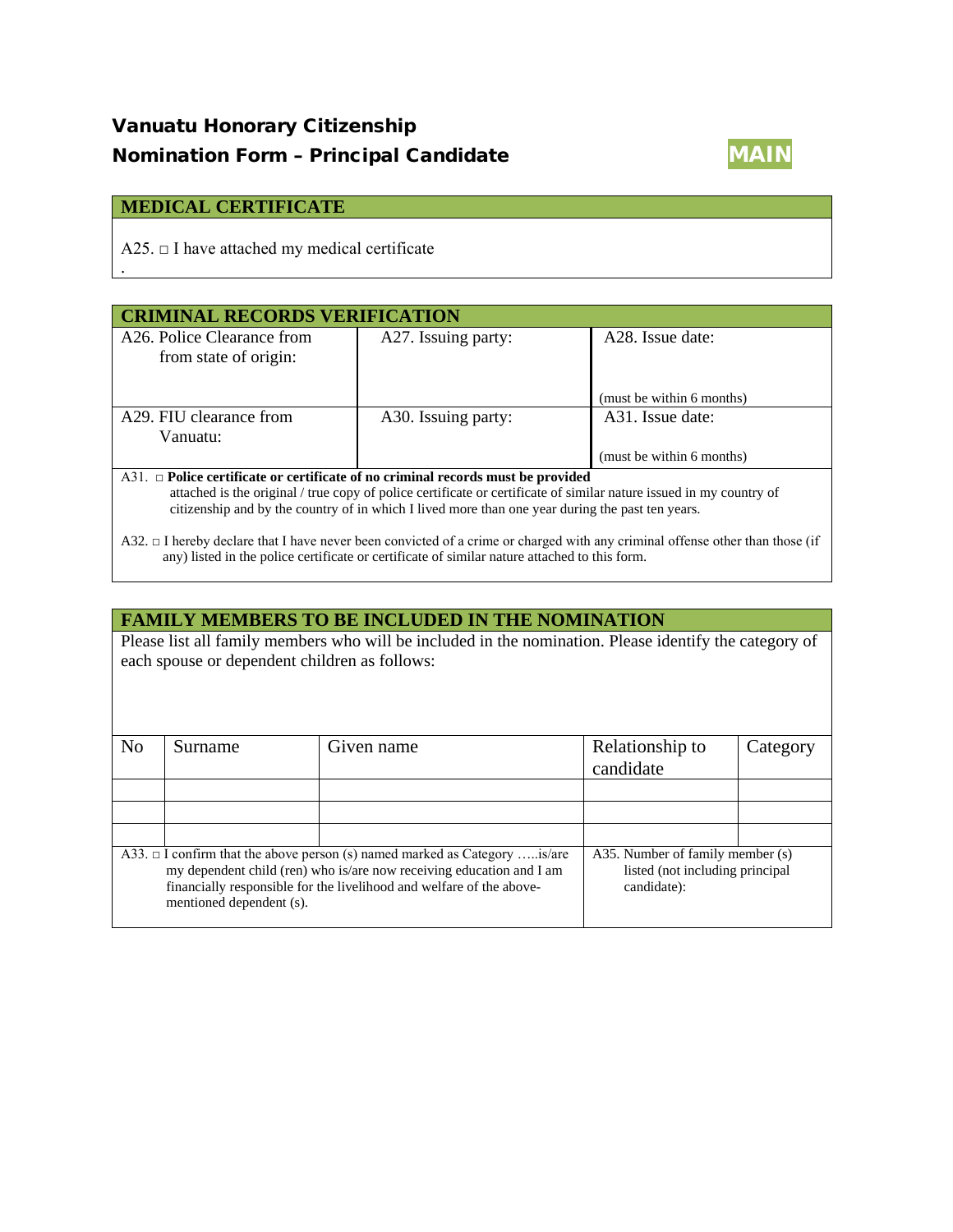| <b>SIGNATURE AND PHOTOGRAPH</b>                                  |                                                     |  |  |
|------------------------------------------------------------------|-----------------------------------------------------|--|--|
| A34. Specimen signature to<br>be used by Principal<br>Candidate: |                                                     |  |  |
| Name of Principal Candidate:                                     |                                                     |  |  |
|                                                                  | I, hereby confirm the photo is a true image of:     |  |  |
|                                                                  | who is also signing this Nomination Form before me: |  |  |
|                                                                  | Name of witness, his organization and position:     |  |  |
|                                                                  | Date:                                               |  |  |

I hereby certify that the information stated in this Nomination Form is true and accurate and also confirm that I have read and understood all sections and documents identified in the checklist and any annexes specified therein. I confirm that all information and documents provided are true and complete and up to date. I understand that failure of fulfilling the above may lead to the nomination being declined by Vanuatu Citizenship Commission and/or any false declaration in this Nomination Form may lead to revocation of my citizenship subsequently.

Signature:

Name of Principal Candidate:

\_\_\_\_\_\_\_\_\_\_\_\_\_\_\_\_\_\_\_\_\_\_\_\_\_\_\_

Date: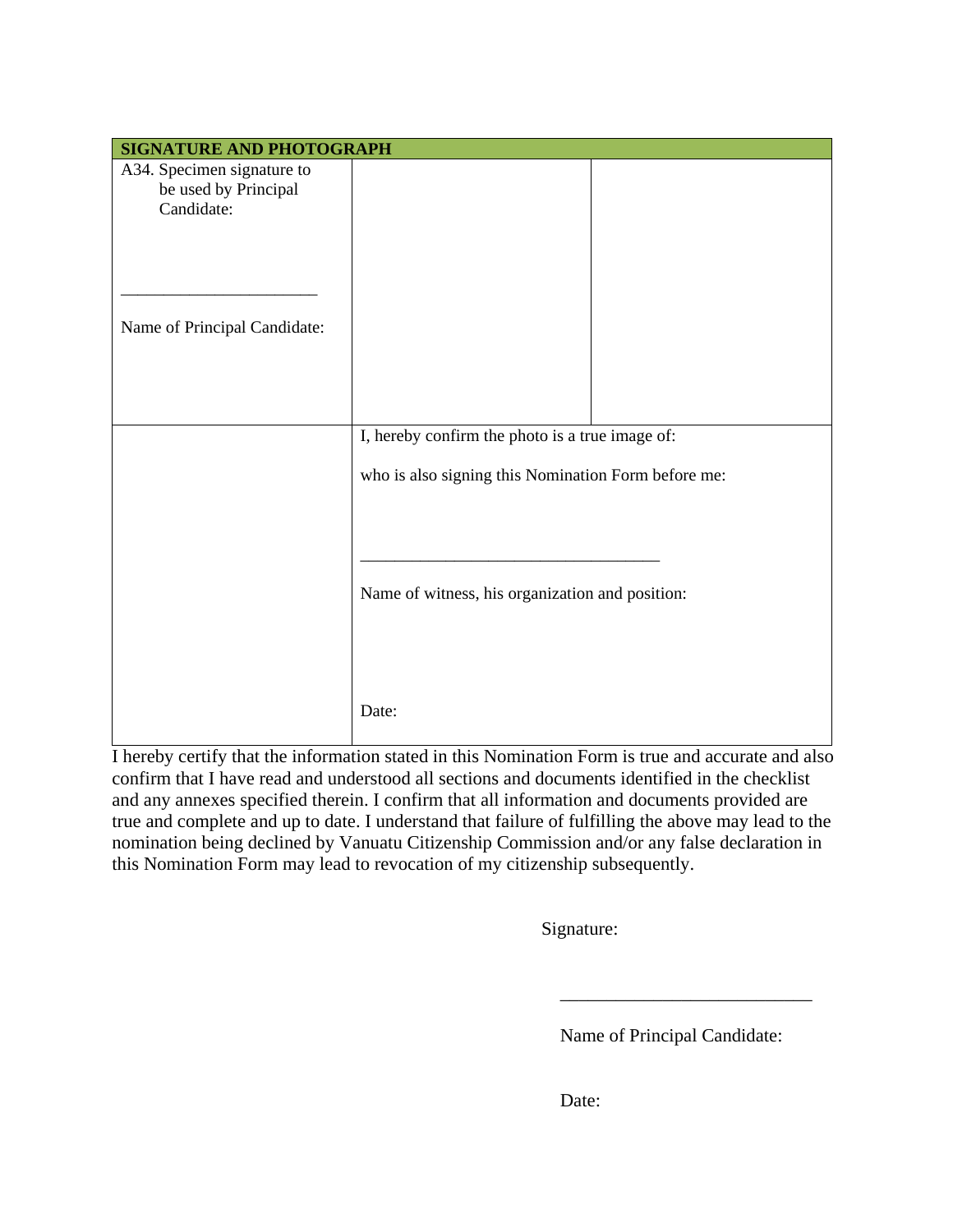### Vanuatu Honorary Citizenship Nomination Form – Spouse SPOUSE



|                                                | <b>SPOUSE'S PERSONAL PARTICULARS</b> |                                             |                                             |                                                                   |                                   |
|------------------------------------------------|--------------------------------------|---------------------------------------------|---------------------------------------------|-------------------------------------------------------------------|-----------------------------------|
| B1. Spouse's surname:                          | B2. Spouse's first (given) name:     |                                             | B3. Gender:<br>$\Box$ Male<br>$\Box$ Female |                                                                   |                                   |
| B4. Place and country of birth:                |                                      | B5. Date of birth:                          |                                             | <b>B6. Marital Status:</b><br>$\Box$ Married<br>$\Box$ Re-married |                                   |
| B7. Permanent address:                         |                                      | B8. Current address (if different from B7): |                                             |                                                                   |                                   |
| B9. Telephone number:                          |                                      | B <sub>10</sub> . E-mail address:           |                                             |                                                                   |                                   |
| B11. Existing passport number:                 | country:                             |                                             | B12. Passport issue date and                |                                                                   | B13. Passport expiration<br>date: |
| B14. Vanuatu non-citizen identity card number: |                                      | B15. Occupation:                            |                                             |                                                                   |                                   |

#### **MEDICAL CERTIFICATE**

|  | B16. $\Box$ I have attached my medical certificate. |  |  |
|--|-----------------------------------------------------|--|--|
|--|-----------------------------------------------------|--|--|

| <b>CRIMINAL RECORDS VERIFICATION</b>                                                                                                                                                               |                                        |                               |  |  |  |
|----------------------------------------------------------------------------------------------------------------------------------------------------------------------------------------------------|----------------------------------------|-------------------------------|--|--|--|
| B17. Police certificate from<br>state of origin:                                                                                                                                                   | B18. Police certificate issuing party: | B <sub>18</sub> Issue date:   |  |  |  |
|                                                                                                                                                                                                    |                                        | (must be within 6 months)     |  |  |  |
| B <sub>19</sub> . FIU clearance from<br>Vanuatu:                                                                                                                                                   | B20. Police certificate issuing party: | B <sub>21</sub> . Issue date: |  |  |  |
| (must be within 6)<br>months)                                                                                                                                                                      |                                        |                               |  |  |  |
| $B22. \Box$ Police certificate or certificate of no criminal records must be provided.<br>Attached is the original / true copy of police certificate or certificate of similar nature issued in my |                                        |                               |  |  |  |

 country of existing citizenship and by the country of in which I lived more than one year during the past ten years.

B23. □ I hereby declare that I have never been convicted of a crime or charged with any criminal offense other than those (if any) listed in the police certificate or certificate of similar nature attached to this form.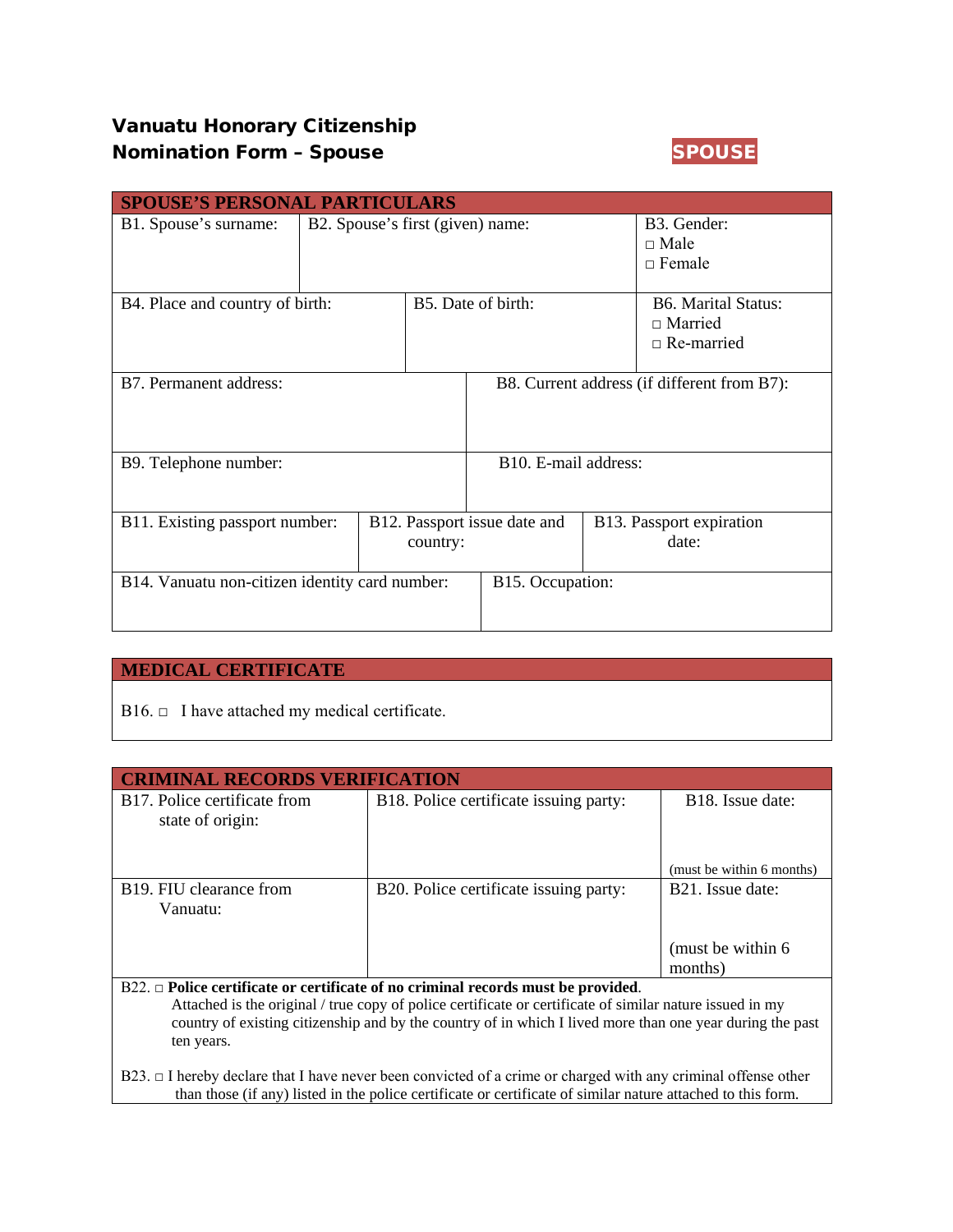\_\_\_\_\_\_\_\_\_\_\_\_\_\_\_\_\_\_\_\_\_ Spouse's initial

| <b>SIGNATURE AND PHOTOGRAPH</b>                  |                                                     |
|--------------------------------------------------|-----------------------------------------------------|
| B24. Specimen signature to be<br>used by Spouse: |                                                     |
|                                                  |                                                     |
|                                                  |                                                     |
| Name of Spouse:                                  |                                                     |
|                                                  | I, hereby confirm the photo is a true image of:     |
|                                                  |                                                     |
|                                                  | who is also signing this Nomination Form before me: |
|                                                  |                                                     |
|                                                  | Name of witness, his organization and position:     |
|                                                  | Date:                                               |

I hereby certify that the information stated in this Nomination Form is true and accurate and also confirm that I have read and understood all sections and documents identified in the checklist and any annexes specified therein. I confirm that all information and documents provided are true and complete and up to date. I understand that failure of fulfilling the above may lead to the nomination being declined by Vanuatu Citizenship Commission and/or any false declaration in this Nomination Form may lead to revocation of my citizenship subsequently.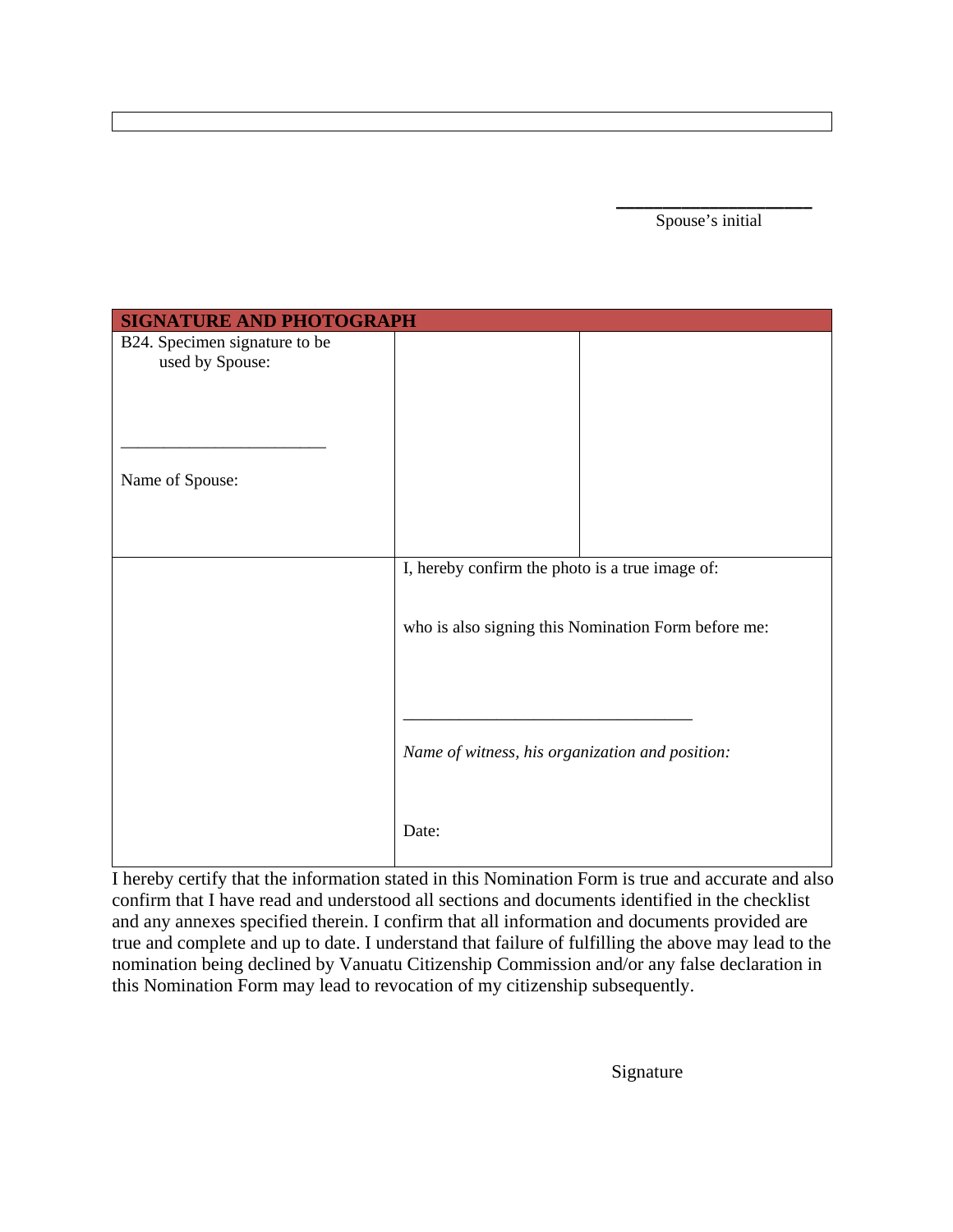Printed name of Spouse:

\_\_\_\_\_\_\_\_\_\_\_\_\_\_\_\_\_\_\_\_\_

Date: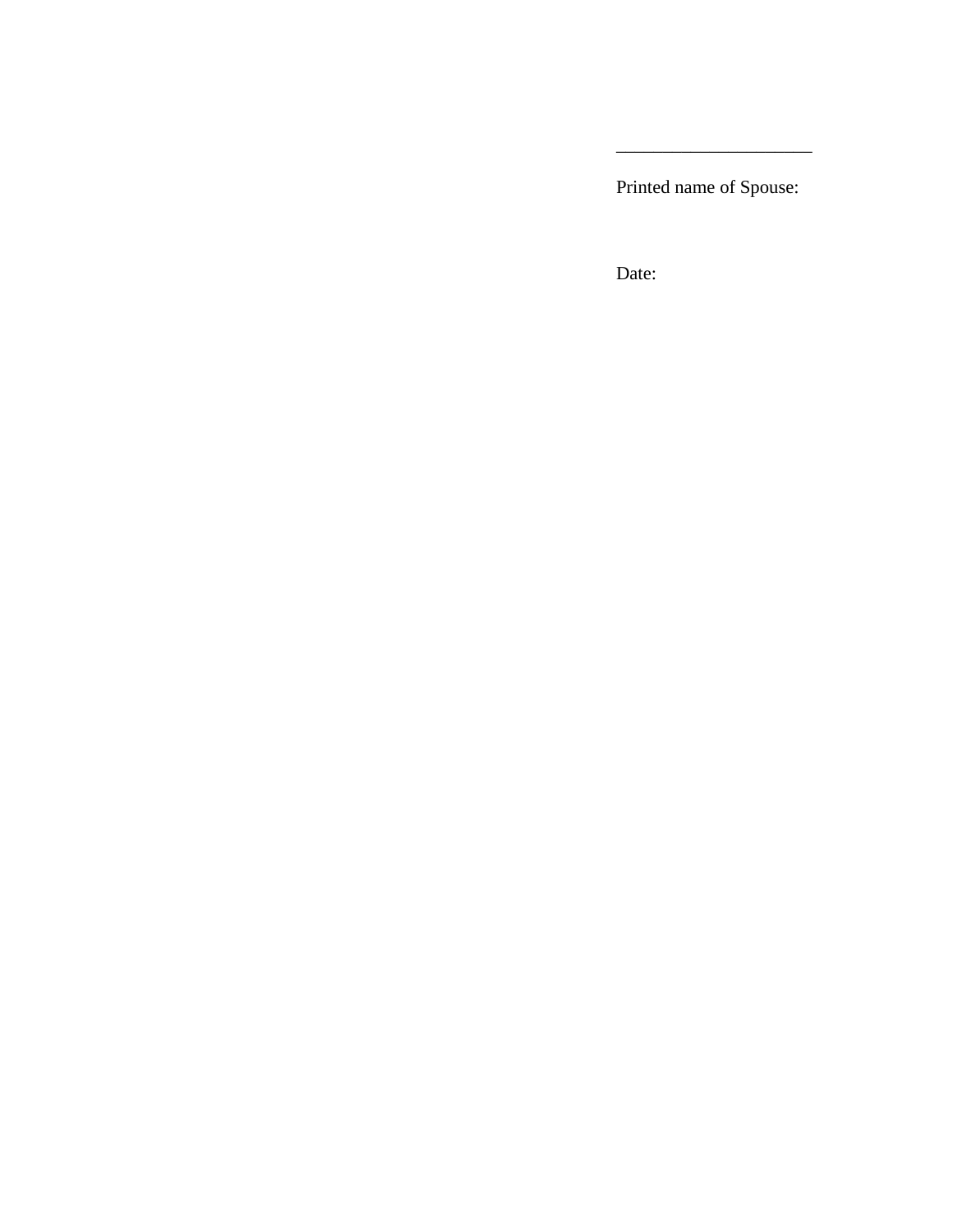## Vanuatu Honorary Citizenship **Nomination Form - Dependent Child CHILD**



| <b>DEPENDENT CHILD'S PERSONAL PARTICULARS</b>  |                                                   |                    |                                                          |                                 |                                                      |
|------------------------------------------------|---------------------------------------------------|--------------------|----------------------------------------------------------|---------------------------------|------------------------------------------------------|
| C <sub>1</sub> . Surname:                      | C <sub>2</sub> . First (given) name:              |                    | C <sub>3</sub> . Gender:<br>$\Box$ Male<br>$\Box$ Female |                                 |                                                      |
| C <sub>4</sub> . Place and country of birth:   |                                                   | C5. Date of birth: |                                                          |                                 | C <sub>6</sub> . Marital status:<br>$\Box$ Unmarried |
| C7. Permanent address:                         |                                                   |                    | C8. Current address (if different from C7):              |                                 |                                                      |
| C9. Telephone number:                          |                                                   |                    |                                                          | C <sub>10</sub> E-mail address: |                                                      |
| C11. Existing passport number:                 | C12. Passport issue date and<br>country:<br>date: |                    |                                                          |                                 | C13. Passport expiration                             |
| C14. Vanuatu non-citizen identity card number: |                                                   |                    |                                                          |                                 | C15. Occupation:                                     |

#### **MEDICAL CERTIFICATE**

 $C16.  $\Box$  I have attached my medical certificate$ 

| <b>CRIMINAL RECORDS VERIFICATION (12 to 18 years)</b>                                              |                                      |                               |  |
|----------------------------------------------------------------------------------------------------|--------------------------------------|-------------------------------|--|
| C17. Police certificate from                                                                       | C <sub>18</sub> . Police certificate | C <sub>19</sub> . Issue date: |  |
| state of origin:                                                                                   | issuing party:                       |                               |  |
|                                                                                                    |                                      |                               |  |
|                                                                                                    |                                      | (must be within 6 months)     |  |
| C <sub>20</sub> . FIU clearance from                                                               | C <sub>21</sub> . Police certificate | C <sub>22</sub> . Issue date: |  |
| Vanuatu:                                                                                           | issuing party:                       |                               |  |
|                                                                                                    |                                      |                               |  |
|                                                                                                    |                                      | (must be within 6 months)     |  |
| $C23. \Box$ Police certificate or certificate of no criminal records must be provided.             |                                      |                               |  |
| Attached is the original / true copy of police certificate or certificate of similar nature issued |                                      |                               |  |
| in my country of existing citizenship and by the country of in which I lived more than one         |                                      |                               |  |

 year during the past ten years. C24. □ I hereby declare that I have never been convicted of a crime or charged with any criminal offense other than those (if any) listed in the police certificate or certificate of similar nature attached to this form.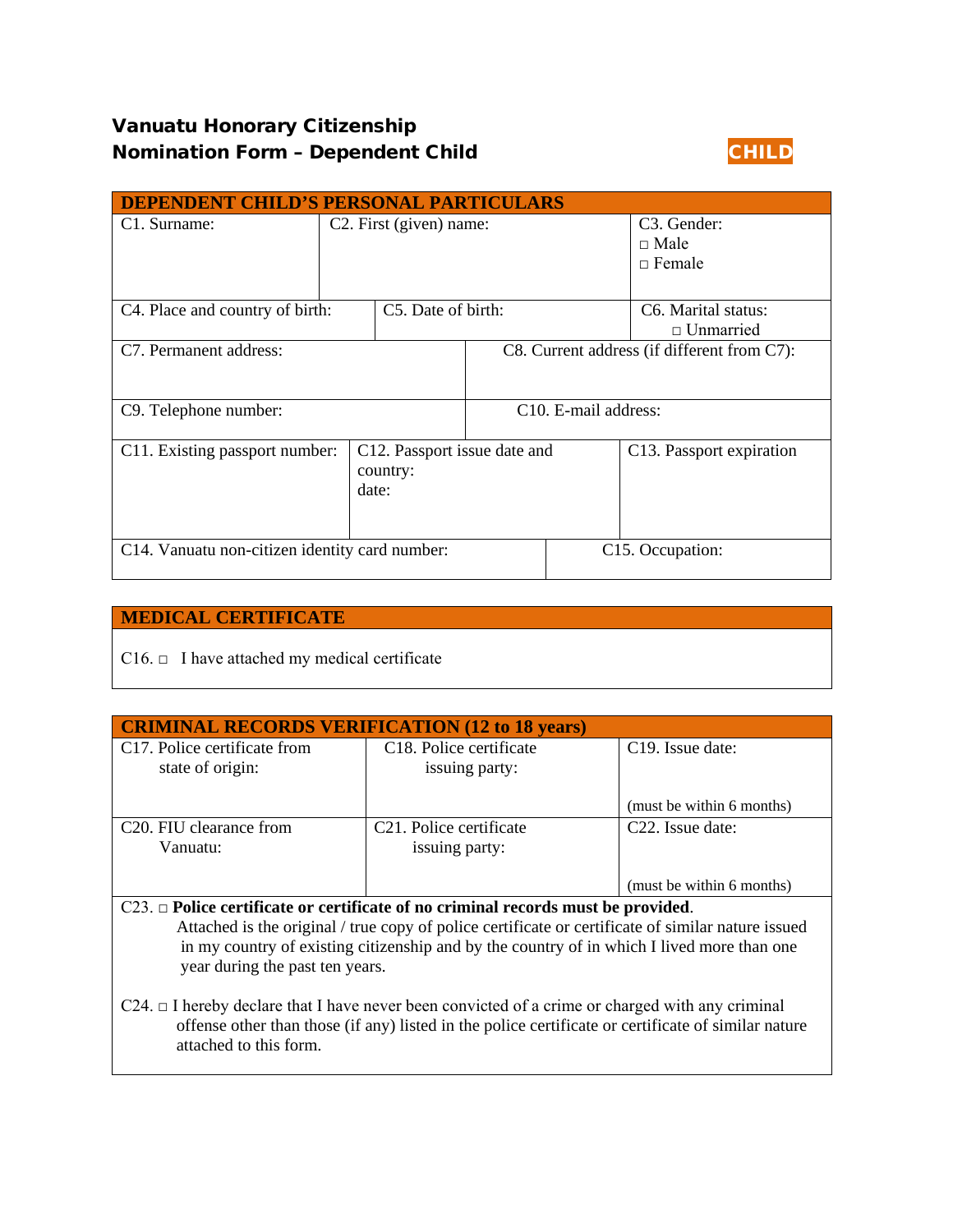| <b>FULL TIME EDUCATION CERTIFICATION</b>                                                                                                                                                                                            |                               |                                                                                                        |  |  |
|-------------------------------------------------------------------------------------------------------------------------------------------------------------------------------------------------------------------------------------|-------------------------------|--------------------------------------------------------------------------------------------------------|--|--|
| C25. Transcript or education<br>proof issuing college:                                                                                                                                                                              | C <sub>26</sub> . Issue date: | C27. Curriculum attending:                                                                             |  |  |
| Note: The dependent child of age 18 to age 25 is eligible to be included in the citizenship nomination<br>only if the said dependent child is receiving education from a college and fully supported by<br>the principal candidate. |                               |                                                                                                        |  |  |
| <b>SIGNATURE AND PHOTOGRAPH</b>                                                                                                                                                                                                     |                               |                                                                                                        |  |  |
| C <sub>28</sub> . Specimen signature to be used<br>by Dependent Child:<br>Name of Dependent Child:                                                                                                                                  |                               |                                                                                                        |  |  |
| Remarks:<br>is under<br>age 18. The relevant forms are<br>completed and signed by the Principal<br>Candidate.<br>who is the<br>mother/father of ____________________.                                                               |                               | I, hereby confirm the photo is a true image of:<br>who is also signing this Nomination Form before me: |  |  |
|                                                                                                                                                                                                                                     |                               | Name of witness, his organization and position:                                                        |  |  |
|                                                                                                                                                                                                                                     | Date:                         |                                                                                                        |  |  |

I hereby certify that the information stated in this Nomination Form is true and accurate and also confirm that I have read and understood all sections and documents identified in the checklist and any annexes specified therein. I confirm that all information and documents provided are true and complete and up to date. I understand that failure of fulfilling the above may lead to the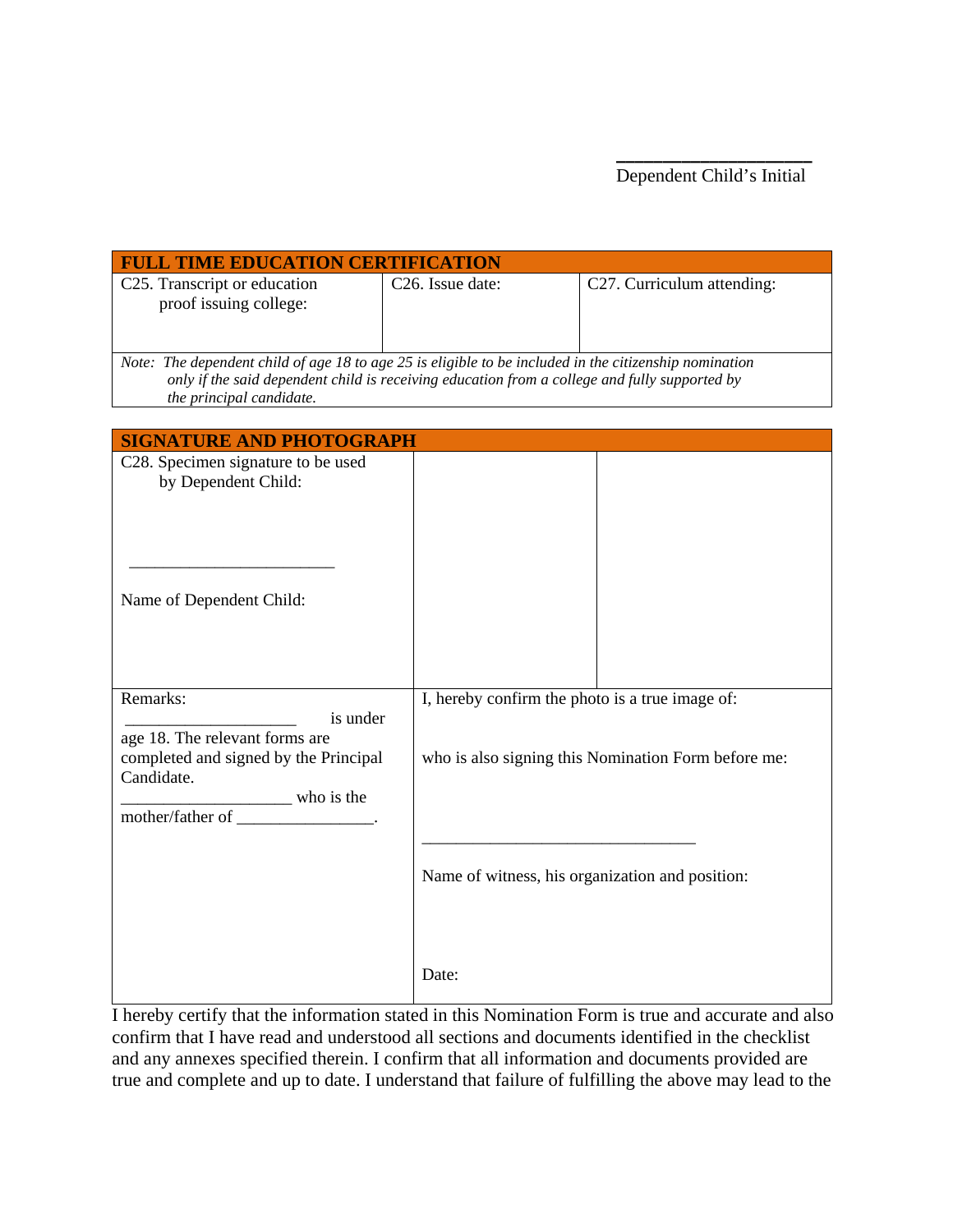nomination being declined by Vanuatu Citizenship Commission and/or any false declaration in this Nomination Form may lead to revocation of my citizenship subsequently.

Signature

Printed name of Dependent Child:

\_\_\_\_\_\_\_\_\_\_\_\_\_\_\_\_\_\_\_\_\_\_\_\_\_\_\_\_\_

design to the contract of the contract of the contract of the contract of the contract of the contract of the c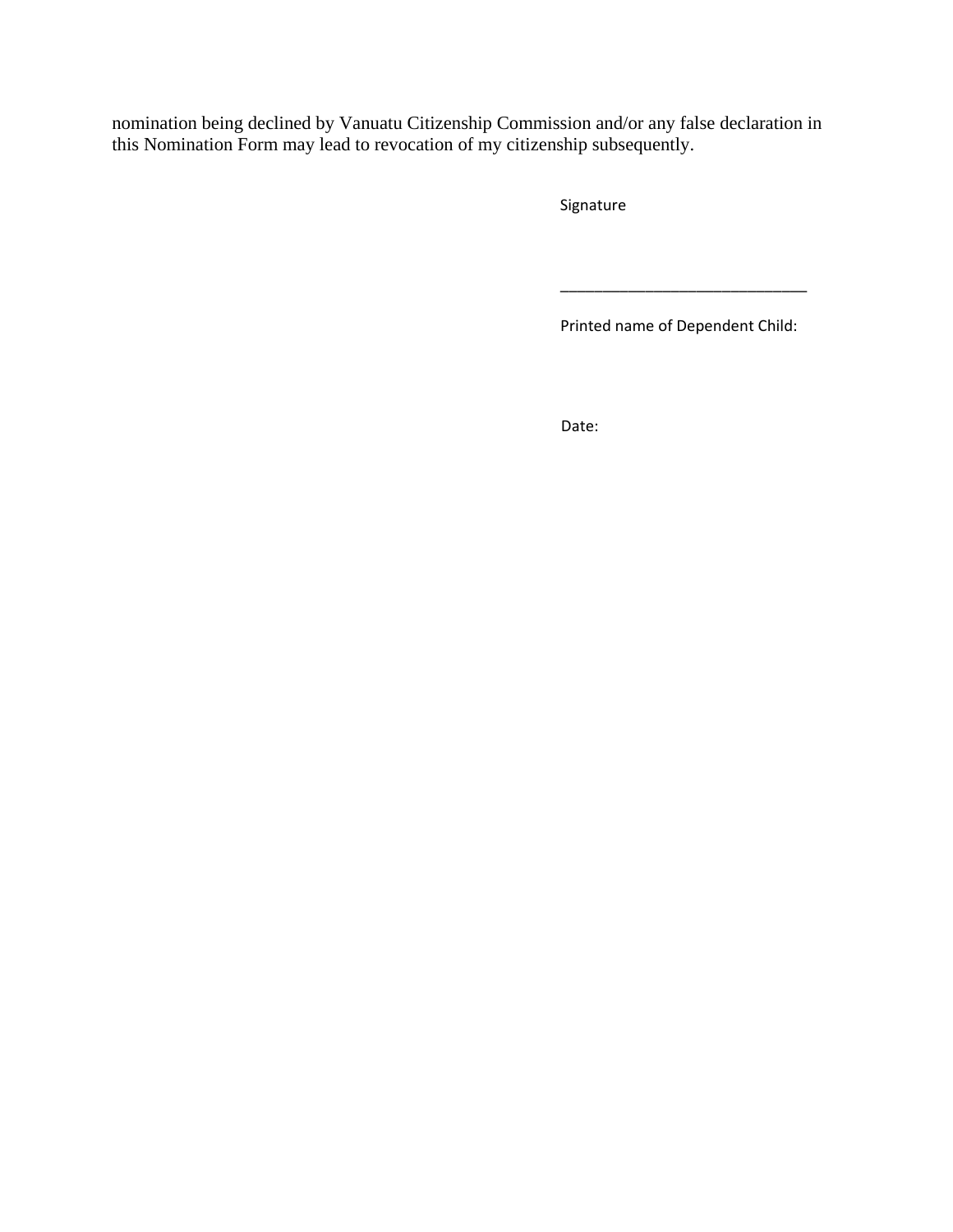# Vanuatu Honorary Citizenship Nomination Form - Dependent Resident **Age 18-54 years**

# Age 55 years plus

| <b>DEPENDENT RESIDENT PERSONAL PARTICULARS</b> |                                                   |                     |                                             |                                 |                          |
|------------------------------------------------|---------------------------------------------------|---------------------|---------------------------------------------|---------------------------------|--------------------------|
| D1. Surname:                                   | D2. First (given) name:                           |                     | D <sub>3</sub> . Gender:                    |                                 |                          |
|                                                |                                                   |                     |                                             |                                 | $\Box$ Male              |
|                                                |                                                   |                     |                                             |                                 | $\Box$ Female            |
|                                                |                                                   |                     |                                             |                                 |                          |
| D4. Place and country of birth:                |                                                   | D.5. Date of birth: |                                             |                                 | D6. Marital status:      |
|                                                |                                                   |                     |                                             |                                 | $\Box$ Unmarried         |
| D7. Permanent address:                         |                                                   |                     | D8. Current address (if different from C7): |                                 |                          |
|                                                |                                                   |                     |                                             |                                 |                          |
| D9. Telephone number:                          |                                                   |                     |                                             | D <sub>10</sub> E-mail address: |                          |
| D11. Existing passport number:                 | D12. Passport issue date and<br>country:<br>date: |                     |                                             |                                 | D13. Passport expiration |
| D14. Vanuatu non-citizen identity card number: |                                                   |                     |                                             | D <sub>15</sub> . Occupation:   |                          |

#### **MEDICAL CERTIFICATE**

D16.  $\Box$  I have attached my medical certificate

| <b>CRIMINAL RECORDS VERIFICATION</b>                                                   |                                                        |                               |  |
|----------------------------------------------------------------------------------------|--------------------------------------------------------|-------------------------------|--|
| D <sub>17</sub> . Police certificate from<br>state of origin:                          | D <sub>18</sub> . Police certificate<br>issuing party: | D <sub>19</sub> . Issue date: |  |
|                                                                                        |                                                        | (must be within 6 months)     |  |
| D <sub>20</sub> . FIU clearance from<br>Vanuatu:                                       | D21. Police certificate<br>issuing party:              | D <sub>22</sub> . Issue date: |  |
|                                                                                        |                                                        | (must be within 6 months)     |  |
| $D23. \Box$ Police certificate or certificate of no criminal records must be provided. |                                                        |                               |  |

 Attached is the original / true copy of police certificate or certificate of similar nature issued in my country of existing citizenship and by the country of in which I lived more than one year during the past ten years.

D24. □ I hereby declare that I have never been convicted of a crime or charged with any criminal offense other than those (if any) listed in the police certificate or certificate of similar nature attached to this form.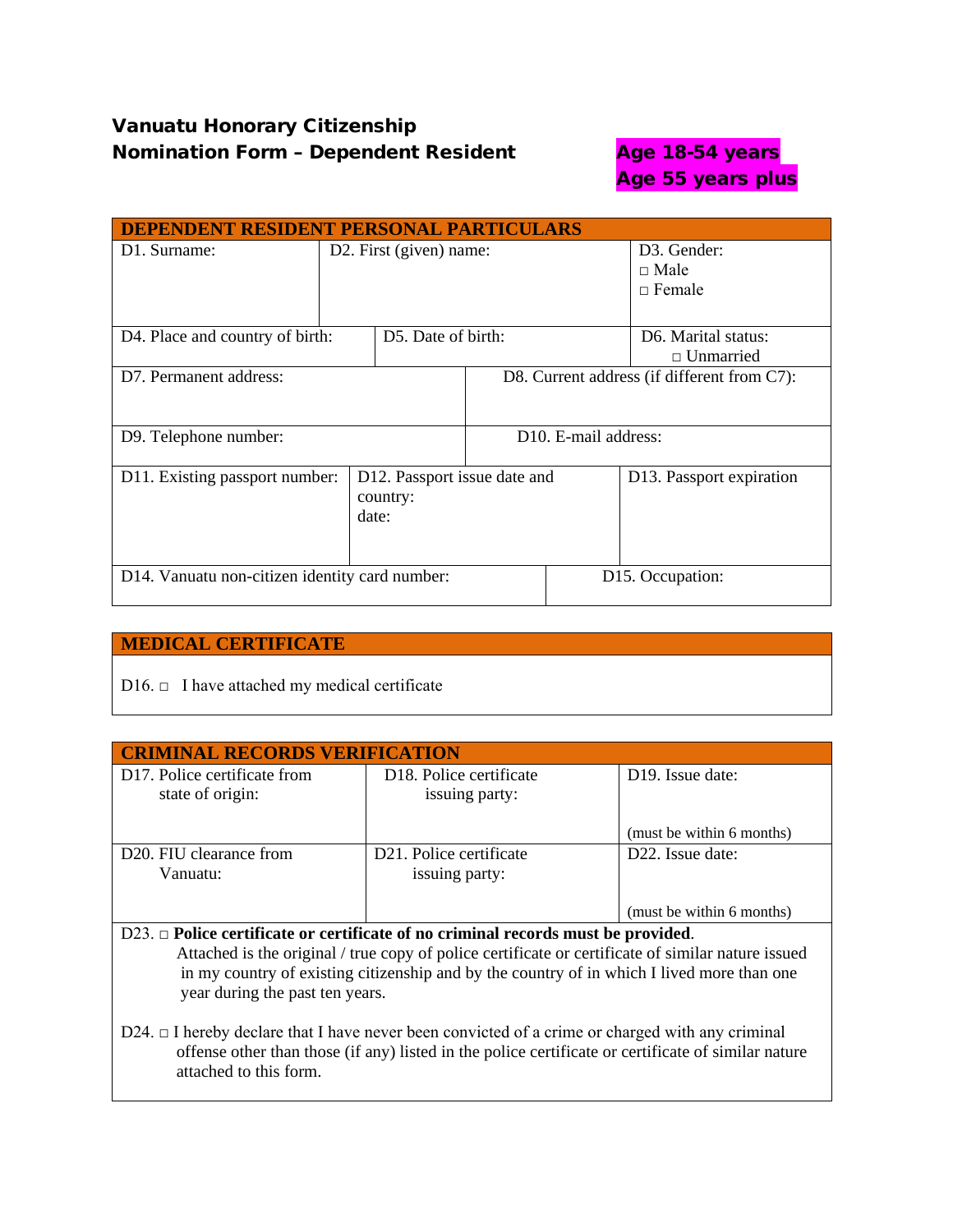| <b>FULL TIME EDUCATION CERTIFICATION</b>                                                                                                                                                                                                                                                                |                               |                            |  |  |
|---------------------------------------------------------------------------------------------------------------------------------------------------------------------------------------------------------------------------------------------------------------------------------------------------------|-------------------------------|----------------------------|--|--|
| D25. Transcript or education<br>proof issuing college:                                                                                                                                                                                                                                                  | D <sub>26</sub> . Issue date: | D27. Curriculum attending: |  |  |
| Note: The dependent resident of age 18 to age 25 is eligible to be included in the citizenship nomination<br>only if the said dependent resident is receiving education from a college and fully supported by<br>the principal candidate or is a dependent son and daughter of the Principal Candidate. |                               |                            |  |  |

| <b>SIGNATURE AND PHOTOGRAPH</b>                                                                                                                                         |                                                                                                        |
|-------------------------------------------------------------------------------------------------------------------------------------------------------------------------|--------------------------------------------------------------------------------------------------------|
| D28. Specimen signature to be used<br>by Dependent Resident:                                                                                                            |                                                                                                        |
| Name of Dependent Resident:                                                                                                                                             |                                                                                                        |
| Remarks:<br>is over the<br>age 18. The relevant forms are<br>completed and signed by the Principal<br>Candidate.<br>who is the<br>mother/father of ___________________. | I, hereby confirm the photo is a true image of:<br>who is also signing this Nomination Form before me: |
|                                                                                                                                                                         | Name of witness, his organization and position:                                                        |
|                                                                                                                                                                         | Date:                                                                                                  |

I hereby certify that the information stated in this Nomination Form is true and accurate and also confirm that I have read and understood all sections and documents identified in the checklist and any annexes specified therein. I confirm that all information and documents provided are true and complete and up to date. I understand that failure of fulfilling the above may lead to the